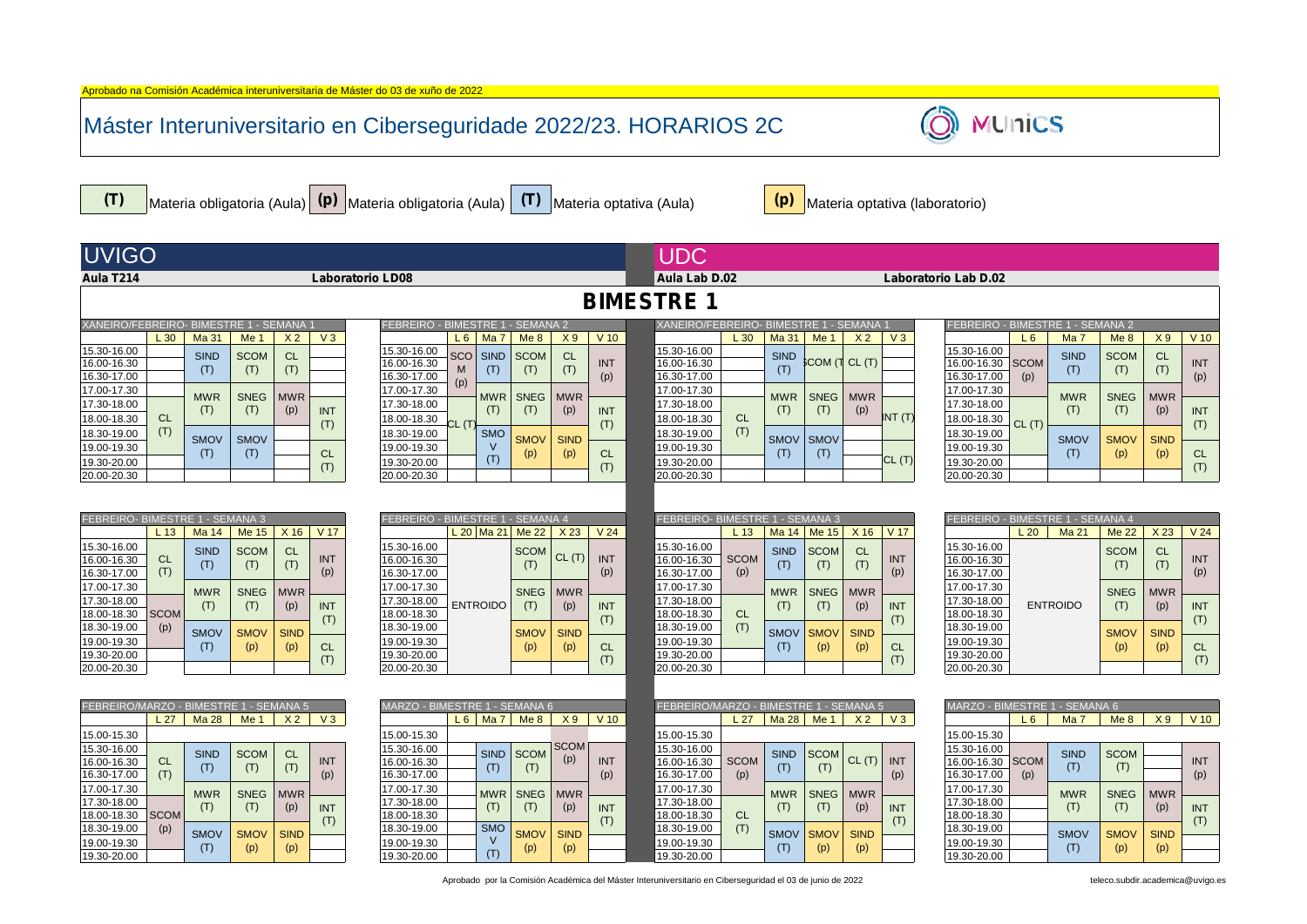| MARZO - BIMESTRE 1 - SEMANA 7 |                 |             |             |                 |      | MARZO - BIMESTRE 1 - SEMANA 8 |             |                    |                 |                 | MARZO - BIMESTRE 1 - SEMANA 7 |             |                                               |                  |             |      | MARZO - BIMESTRE 1 - SEMANA 8 |      |                |               |
|-------------------------------|-----------------|-------------|-------------|-----------------|------|-------------------------------|-------------|--------------------|-----------------|-----------------|-------------------------------|-------------|-----------------------------------------------|------------------|-------------|------|-------------------------------|------|----------------|---------------|
|                               | L <sub>13</sub> | Ma 14       | Me 15       | X <sub>16</sub> | V 17 |                               |             | $L$ 20 Ma 21 Me 22 | X <sub>23</sub> | V <sub>24</sub> |                               | $-13$       | Ma 14                                         | Me <sub>15</sub> | $X$ 16      | V 17 |                               | L 20 | Ma 21          | M             |
| 15.00-15.30                   |                 |             |             |                 |      | 15.00-15.30                   |             |                    |                 |                 | 15.00-15.30                   |             |                                               |                  |             |      | 15.00-15.30                   |      |                |               |
| 15.30-16.00                   |                 | <b>SIND</b> | <b>SCOM</b> | <b>SCOM</b>     |      | 15.30-16.00                   | <b>SIND</b> | <b>SCOM</b>        | <b>SCOM</b>     |                 | 15.30-16.00                   |             | <b>SIND</b>                                   | <b>SCOM</b>      |             |      | 15.30-16.00                   |      | <b>SIND</b>    | <sub>SC</sub> |
| 16.00-16.30                   |                 |             | (T)         | (p)             |      | 16.00-16.30                   |             |                    | (p)             | <b>INT</b>      | 16.00-16.30                   | <b>SCOM</b> | $\left( \begin{array}{c} \end{array} \right)$ | (T)              |             |      | 16.00-16.30 SCOM              |      | $(\mathsf{T})$ |               |
| 16.30-17.00                   |                 |             |             |                 |      | 16.30-17.00                   |             |                    |                 | (p)             | 16.30-17.00                   | (p)         |                                               |                  |             |      | 16.30-17.00                   | (p)  |                |               |
| 17.00-17.30                   |                 | <b>MWR</b>  | <b>SNEG</b> | <b>MWR</b>      |      | 17.00-17.30                   | <b>MWR</b>  | SNEG MWR           |                 |                 | 17.00-17.30                   |             | <b>MWR</b>                                    |                  | SNEG MWR    |      | 17.00-17.30                   |      | <b>MWR</b>     | <b>SI</b>     |
| 17.30-18.00                   |                 |             | (T)         |                 |      | 17.30-18.00                   |             |                    |                 |                 | 17.30-18.00                   |             |                                               |                  |             |      | 17.30-18.00                   |      | (T)            |               |
| 18.00-18.30                   |                 |             |             | (p)             |      | 18.00-18.30                   |             |                    | (p)             |                 | 18.00-18.30                   |             |                                               |                  | (p)         |      | 18.00-18.30                   |      |                |               |
| 18.30-19.00                   |                 | <b>SMOV</b> | <b>SMOV</b> | <b>SIND</b>     |      | 18.30-19.00                   |             | <b>SMOV</b>        | <b>SIND</b>     |                 | 18.30-19.00                   |             | <b>SMOV</b>                                   | <b>SMOV</b>      | <b>SIND</b> |      | 18.30-19.00                   |      |                | <b>SN</b>     |
| 19.00-19.30                   |                 |             | (p)         | (p)             |      | 19.00-19.30                   |             |                    | (p)             |                 | 19.00-19.30                   |             |                                               |                  | (p)         |      | 19.00-19.30                   |      |                |               |
| 19.30-20.00                   |                 |             |             |                 |      | 19.30-20.00                   |             | (p)                |                 |                 | 19.30-20.00                   |             |                                               | (p)              |             |      | 19.30-20.00                   |      |                |               |

| A 7         |                 |                 |
|-------------|-----------------|-----------------|
| Me 15       | X <sub>16</sub> | V <sub>17</sub> |
|             |                 |                 |
| <b>SCOM</b> | <b>SCOM</b>     |                 |
| (T)         | (p)             |                 |
|             |                 |                 |
| <b>SNEG</b> | <b>MWR</b>      |                 |
| (T)         |                 |                 |
|             | (p)             |                 |
| <b>SMOV</b> | <b>SIND</b>     |                 |
|             |                 |                 |
| (p)         | (p)             |                 |

| MARZO - BIMESTRE 1 - SEMANA 7 |                 |             |             |             |      |
|-------------------------------|-----------------|-------------|-------------|-------------|------|
|                               | L <sub>13</sub> | Ma 14       | Me 15       | X 16        | V 17 |
| 15.00-15.30                   |                 |             |             |             |      |
| 15.30-16.00                   |                 | <b>SIND</b> | <b>SCOM</b> |             |      |
| 16.00-16.30                   | <b>SCOM</b>     | (T)         | (T)         |             |      |
| 16.30-17.00                   | (p)             |             |             |             |      |
| 17.00-17.30                   |                 | <b>MWR</b>  | <b>SNEG</b> | <b>MWR</b>  |      |
| 17.30-18.00                   |                 | (T)         | (T)         |             |      |
| 18.00-18.30                   |                 |             |             | (p)         |      |
| 18.30-19.00                   |                 | <b>SMOV</b> | <b>SMOV</b> | <b>SIND</b> |      |
| 19.00-19.30                   |                 | (T)         | (p)         | (p)         |      |
| 19 30-20 00                   |                 |             |             |             |      |

|    | STRE 1 - SEMANA 7 |                    |                    |      | MARZO - BIMESTRE 1 - SEMANA 8             |              |                    |                    |                   | MARZO - BIMESTRE 1 - SEMANA 7             |                    |             |                    |                    |      | <b>MARZO - BIMESTRE 1</b>                 |                    | - SEMANA 8         |                    |                    |                   |
|----|-------------------|--------------------|--------------------|------|-------------------------------------------|--------------|--------------------|--------------------|-------------------|-------------------------------------------|--------------------|-------------|--------------------|--------------------|------|-------------------------------------------|--------------------|--------------------|--------------------|--------------------|-------------------|
| 13 | Ma 14             | Me 15              | X <sub>16</sub>    | V 17 |                                           | L 20   Ma 21 | Me 22              | X <sub>23</sub>    | V <sub>24</sub>   |                                           | 13                 | Ma 14       | Me 15              | X <sub>16</sub>    | V 17 |                                           | $-20$              | Ma 21              | <b>Me 22</b>       | X <sub>23</sub>    | V <sub>24</sub>   |
|    |                   |                    |                    |      | 15.00-15.30                               |              |                    |                    |                   | 15.00-15.30                               |                    |             |                    |                    |      | 15.00-15.30                               |                    |                    |                    |                    |                   |
|    | <b>SIND</b>       | <b>SCOM</b><br>(T) | <b>SCOM</b><br>(p) |      | 15.30-16.00<br>16.00-16.30<br>16.30-17.00 | <b>SIND</b>  | <b>SCOM</b><br>(T) | <b>SCOM</b><br>(p) | <b>INT</b><br>(p) | 15.30-16.00<br>16.00-16.30<br>16.30-17.00 | <b>SCOM</b><br>(p) | <b>SIND</b> | <b>SCOM</b>        |                    |      | 15.30-16.00<br>16.00-16.30<br>16.30-17.00 | <b>SCOM</b><br>(p) | <b>SIND</b><br>(T) | <b>SCOM</b>        |                    | <b>INT</b><br>(p) |
|    | <b>MWR</b><br>(T) | <b>SNEG</b><br>(T) | <b>MWR</b><br>(p)  |      | 17.00-17.30<br>17.30-18.00<br>18.00-18.30 | <b>MWR</b>   | <b>SNEG</b><br>(T) | <b>MWR</b><br>(p)  |                   | 17.00-17.30<br>17.30-18.00<br>18.00-18.30 |                    | <b>MWR</b>  | <b>SNEG</b>        | <b>MWR</b><br>(p)  |      | 17.00-17.30<br>17.30-18.00<br>18.00-18.30 |                    | <b>MWR</b><br>(T)  | <b>SNEG</b>        | <b>MWR</b><br>(p)  |                   |
|    | <b>SMOV</b>       | <b>SMOV</b><br>(p) | <b>SIND</b><br>(p) |      | 18.30-19.00<br>19.00-19.30<br>19.30-20.00 |              | <b>SMOV</b><br>(p) | <b>SIND</b><br>(p) |                   | 18.30-19.00<br>19.00-19.30<br>19.30-20.00 |                    | <b>SMOV</b> | <b>SMOV</b><br>(p) | <b>SIND</b><br>(p) |      | 18.30-19.00<br>19.00-19.30<br>19.30-20.00 |                    |                    | <b>SMOV</b><br>(p) | <b>SIND</b><br>(p) |                   |

| ABRIL - BIMESTRE 2 - SEMANA 1 |       |             |                |                 |                 | <b>ABRIL</b> | - BIMESTRE 2 - SEMANA 2    |             |                 |                 | ABRIL       | . - BIMESTRE 2 - | <b>SEMANA1</b>  |             |                 |                 | <b>ABRIL</b> | . - BIMESTRE 2 | 2 - SEMANA 2 |  |
|-------------------------------|-------|-------------|----------------|-----------------|-----------------|--------------|----------------------------|-------------|-----------------|-----------------|-------------|------------------|-----------------|-------------|-----------------|-----------------|--------------|----------------|--------------|--|
|                               | $-10$ | Ma 1        | Me 12          | X <sub>13</sub> | V <sub>14</sub> |              | $L$ 17 Ma 18               | Me 19       | X <sub>20</sub> | V <sub>21</sub> |             | $-10$            | Ma <sub>1</sub> | Me 12       | X <sub>13</sub> | V <sub>14</sub> |              | 17             | Ma 18        |  |
| 15.30-16.00                   |       | <b>SUB</b>  | <b>SCOM</b>    | <b>GINC</b>     |                 | 15.30-16.00  | <b>SUBI</b><br><b>SUBI</b> | <b>SCOM</b> | <b>GINC</b>     |                 | 15.30-16.00 |                  | <b>SUBI</b>     | <b>SCOM</b> | <b>GINC</b>     |                 | 15.30-16.00  | <b>SUBI</b>    | <b>SUBI</b>  |  |
| 16.00-16.30                   |       | (p)         |                | (p)             | <b>INT</b>      | 16.00-16.30  | (p)                        |             | (p)             | <b>INT</b>      | 16.00-16.30 |                  | (p)             |             | (p)             | <b>INT</b>      | 16.00-16.30  |                | (p)          |  |
| 16.30-17.00                   |       |             |                |                 | (p)             | 16.30-17.00  |                            |             |                 | (p)             | 16.30-17.00 | O                |                 |             |                 | (p)             | 16.30-17.00  |                |              |  |
| 17.00-17.30                   |       | <b>MWR</b>  | <b>SNEG</b>    | <b>MWR</b>      |                 | 17.00-17.30  | <b>ANF</b><br><b>MWR</b>   | <b>SNEG</b> | <b>MWR</b>      |                 | 17.00-17.30 |                  | <b>MWR</b>      | <b>SNEG</b> | <b>MWR</b>      |                 | 17.00-17.30  | <b>ANF</b>     | <b>MWR</b>   |  |
| 17.30-18.00                   |       | (T)         | $(\mathsf{T})$ | (p)             | <b>GINC</b>     | 17.30-18.00  |                            |             | (p)             | <b>GINC</b>     | 17.30-18.00 | ن<br>ш           |                 |             | (p)             | <b>GINC</b>     | 17.30-18.00  |                | (T)          |  |
| 18.00-18.30                   |       |             |                |                 |                 | 18.00-18.30  |                            |             |                 |                 | 18.00-18.30 |                  |                 |             |                 |                 | 18.00-18.30  |                |              |  |
| 18.30-19.00                   |       | <b>SCOM</b> | <b>SUBI</b>    | <b>ANF</b>      |                 | 18.30-19.00  | <b>SCO</b>                 |             | <b>ANF</b>      |                 | 18.30-19.00 | ₫                | <b>SCOM</b>     | <b>SUBI</b> | <b>ANF</b>      |                 | 18.30-19.00  |                | <b>SCOM</b>  |  |
| 19.00-19.30                   |       |             |                |                 | <b>ANF</b>      | 19.00-19.30  |                            |             |                 |                 | 19.00-19.30 |                  |                 |             |                 | <b>ANF</b>      | 19.00-19.30  |                |              |  |
| 19.30-20.00                   |       | (p)         |                | (p)             |                 | 19.30-20.00  | (D)                        |             | (p)             |                 | 19.30-20.00 |                  | (p)             |             | (p)             |                 | 19.30-20.00  |                | (p)          |  |
| 20.00-20.30                   |       |             |                |                 |                 | 20.00-20.30  |                            |             |                 |                 | 20.00-20.30 |                  |                 |             |                 |                 | 20.00-20.30  |                |              |  |

|                 | ABRIL - BIMESTRE 2 - SEMANA 2 |                |             |             |                 |                 | ABRIL - BIMESTRE 2 - SEMANA 1 |                 |              |            |
|-----------------|-------------------------------|----------------|-------------|-------------|-----------------|-----------------|-------------------------------|-----------------|--------------|------------|
| V <sub>14</sub> |                               | L 17           | Ma 18       | Me 19       | X <sub>20</sub> | V <sub>21</sub> |                               | L <sub>10</sub> | <b>Ma 11</b> | Me '       |
|                 | 15.30-16.00                   | <b>SUBI</b>    | <b>SUBI</b> | <b>SCOM</b> | <b>GINC</b>     |                 | 15.30-16.00                   |                 | <b>SUBI</b>  | <b>SCO</b> |
| <b>INT</b>      | 16.00-16.30                   |                |             |             |                 | <b>INT</b>      | 16.00-16.30                   |                 |              |            |
| (p)             | 16.30-17.00                   | (T)            | (p)         | (T)         | (p)             | (p)             | 16.30-17.00                   |                 | (p)          | (T)        |
|                 | 17.00-17.30                   | <b>ANF</b>     | <b>MWR</b>  | <b>SNEG</b> | <b>MWR</b>      |                 | 17.00-17.30                   | LECTIVO         | <b>MWR</b>   | <b>SNE</b> |
| <b>GINC</b>     | 17.30-18.00                   |                |             |             |                 | <b>GINC</b>     | 17.30-18.00                   |                 |              |            |
| (T)             | 18.00-18.30                   | $(\mathsf{T})$ | (T)         | (T)         | (p)             | (T)             | 18.00-18.30                   |                 | (T)          | (T)        |
|                 | 18.30-19.00                   |                | <b>SCO</b>  |             | <b>ANF</b>      |                 | 18.30-19.00                   | NOK             | <b>SCOM</b>  | <b>SUE</b> |
| <b>ANF</b>      | 19.00-19.30                   |                | M           |             |                 |                 | 19.00-19.30                   |                 |              |            |
| (T)             | 19.30-20.00                   |                | (p)         |             | (p)             |                 | 19.30-20.00                   |                 | (p)          | (T)        |
|                 | 20.00-20.30                   |                |             |             |                 |                 | 20.00-20.30                   |                 |              |            |

| ABRIL - BIMESTRE 2.                                      |      | 2 - SEMANA 1                     |                            |                                  |                 | ABRIL - BIMESTRE 2 - SEMANA 2                            |                                       |                     |                           |                    | ABRIL - BIMESTRE 2 - SEMANA 1                            |          |                                  |                            |                           |                   | ABRIL                                                    |                           | - BIMESTRE 2 - SEMANA 2          |                                            |                  |
|----------------------------------------------------------|------|----------------------------------|----------------------------|----------------------------------|-----------------|----------------------------------------------------------|---------------------------------------|---------------------|---------------------------|--------------------|----------------------------------------------------------|----------|----------------------------------|----------------------------|---------------------------|-------------------|----------------------------------------------------------|---------------------------|----------------------------------|--------------------------------------------|------------------|
|                                                          | L 10 | Ma $1$                           | Me 12                      | X <sub>13</sub>                  | V <sub>14</sub> |                                                          |                                       | $L$ 17 Ma 18 Me 19  | X <sub>20</sub>           | V <sub>21</sub>    |                                                          | $L_{10}$ | Ma 11                            | Me 12                      | X <sub>13</sub>           | V <sub>14</sub>   |                                                          | $-17$                     | Ma 18                            | Me $19$                                    | X <sub>2</sub>   |
| 15.30-16.00<br>16.00-16.30<br>16.30-17.00<br>17.00-17.30 |      | <b>SUBI</b><br>(p)<br><b>MWR</b> | <b>SCOM</b><br><b>SNEG</b> | <b>GINC</b><br>(p)<br><b>MWR</b> | INT<br>(p)      | 15.30-16.00<br>16.00-16.30<br>16.30-17.00<br>17.00-17.30 | <b>SUBI SUBI</b><br>(p)<br><b>MWR</b> | <b>SCOM</b><br>SNEG | <b>GINC</b><br><b>MWR</b> | <b>INT</b><br>(p)  | 15.30-16.00<br>16.00-16.30<br>16.30-17.00<br>17.00-17.30 |          | <b>SUBI</b><br>(p)<br><b>MWR</b> | <b>SCOM</b><br><b>SNEG</b> | <b>GINC</b><br><b>MWR</b> | <b>INT</b><br>(p) | 15.30-16.00<br>16.00-16.30<br>16.30-17.00<br>17.00-17.30 | <b>SUBI</b><br><b>ANF</b> | <b>SUBI</b><br>(p)<br><b>MWR</b> | <b>SCOM</b><br>$(\mathsf{T})$<br>SNEG   MW | GIN<br>(p)       |
| 17.30-18.00<br>18.00-18.30                               |      | (T)                              |                            | (p)                              | <b>GINC</b>     | 17.30-18.00<br>18.00-18.30                               | (T)                                   |                     |                           | <b>GINC</b><br>(T) | 17.30-18.00<br>18.00-18.30                               |          | (T)                              |                            | (p)                       | <b>GINC</b>       | 17.30-18.00<br>18.00-18.30                               |                           | (T)                              |                                            | (p)              |
| 18.30-19.00<br>19.00-19.30<br>19.30-20.00                |      | <b>SCOM</b><br>(p)               | <b>SUBI</b>                | <b>ANF</b><br>(p)                | <b>ANF</b>      | 18.30-19.00<br>19.00-19.30<br>19.30-20.00                | <b>SCO</b><br>м<br>(p)                |                     | <b>ANF</b>                |                    | 18.30-19.00<br>19.00-19.30<br>19.30-20.00                |          | <b>SCOM</b><br>(p)               | <b>SUBI</b>                | <b>ANF</b><br>(p)         | <b>ANF</b>        | 18.30-19.00<br>19.00-19.30<br>19.30-20.00                |                           | <b>SCOM</b><br>(p)               |                                            | <b>AN</b><br>(p) |
| 20.00-20.30                                              |      |                                  |                            |                                  |                 | 20.00-20.30                                              |                                       |                     |                           |                    | 20.00-20.30                                              |          |                                  |                            |                           |                   | 20.00-20.30                                              |                           |                                  |                                            |                  |
|                                                          |      |                                  |                            |                                  |                 |                                                          |                                       |                     |                           |                    |                                                          |          |                                  |                            |                           |                   |                                                          |                           |                                  |                                            |                  |

|               | TRE 2 - SEMANA 1  |             |                    |                   | <b>ABRIL</b><br>- - BIMESTRE 2 - SEMANA 2 |                 |             |                    |                    |                   | <b>ABRIL</b>                              | - BIMESTRE 2 - SEMANA 1 |                    |             |                    |                    | ABRIL - BIMESTRE 2 - SEMANA 2             |             |                    |                    |                    |                   |
|---------------|-------------------|-------------|--------------------|-------------------|-------------------------------------------|-----------------|-------------|--------------------|--------------------|-------------------|-------------------------------------------|-------------------------|--------------------|-------------|--------------------|--------------------|-------------------------------------------|-------------|--------------------|--------------------|--------------------|-------------------|
| .10           | Ma 11             | Me 12       | $X$ 13             | V <sub>14</sub>   |                                           | L <sub>17</sub> |             | Ma 18 Me 19        | X <sub>20</sub>    | V <sub>21</sub>   |                                           | $L_{10}$                | Ma <sub>1</sub>    | Me 12       | X <sub>13</sub>    | V 14               |                                           | $-17$       | <b>Ma 18</b>       | Me 19              | X <sub>20</sub>    | V <sub>21</sub>   |
|               | <b>SUB</b><br>(p) | <b>SCOM</b> | <b>GINC</b><br>(p) | <b>INT</b><br>(p) | 15.30-16.00<br>16.00-16.30<br>16.30-17.00 | <b>SUBI</b>     | <b>SUBI</b> | <b>SCOM</b>        | <b>GINC</b><br>(p) | <b>INT</b><br>(p) | 15.30-16.00<br>16.00-16.30<br>16.30-17.00 |                         | <b>SUB</b><br>(p)  | <b>SCOM</b> | <b>GINC</b><br>(p) | <b>INT</b><br>(p)  | 15.30-16.00<br>16.00-16.30<br>16.30-17.00 | <b>SUBI</b> | <b>SUBI</b><br>(p) | <b>SCOM</b><br>(T) | <b>GINC</b><br>(p) | <b>INT</b><br>(p) |
| LECTIVO       | <b>MWR</b>        | <b>SNEG</b> | <b>MWR</b><br>(p)  | <b>GINC</b>       | 17.00-17.30<br>17.30-18.00<br>18.00-18.30 | <b>ANF</b>      | <b>MWR</b>  | <b>SNEG</b><br>(T) | <b>MWR</b><br>(p)  | <b>GINC</b>       | 17.00-17.30<br>17.30-18.00<br>18.00-18.30 |                         | <b>MWR</b><br>(T)  | <b>SNEG</b> | <b>MWR</b><br>(p)  | <b>GINC</b><br>(T) | 17.00-17.30<br>17.30-18.00<br>18.00-18.30 | <b>ANF</b>  | <b>MWR</b>         | <b>SNEG</b><br>(T) | <b>MWR</b><br>(p)  | <b>GINC</b>       |
| $\frac{2}{2}$ | <b>SCOM</b>       | <b>SUBI</b> | <b>ANF</b><br>(p)  | <b>ANF</b>        | 18.30-19.00<br>19.00-19.30<br>19.30-20.00 |                 | <b>SCO</b>  |                    | <b>ANF</b><br>(p)  |                   | 18.30-19.00<br>19.00-19.30<br>19.30-20.00 | ے                       | <b>SCOM</b><br>(p) | <b>SUB</b>  | <b>ANF</b><br>(p)  | <b>ANF</b><br>(T)  | 18.30-19.00<br>19.00-19.30<br>19.30-20.00 |             | <b>SCOM</b><br>(p) |                    | <b>ANF</b><br>(p)  |                   |
|               |                   |             |                    |                   | 20.00-20.30                               |                 |             |                    |                    |                   | 20.00-20.30                               |                         |                    |             |                    |                    | 20.00-20.30                               |             |                    |                    |                    |                   |

| ABRIL - BIMESTRE 2 - SEMANA 3 |             |             |                    |             |                 |
|-------------------------------|-------------|-------------|--------------------|-------------|-----------------|
|                               | L24         | Ma 25       | Me 26              | X 27        | V <sub>28</sub> |
| 15.30-16.00                   | <b>SUBI</b> | <b>SUBI</b> |                    | <b>GINC</b> |                 |
| 16.00-16.30                   | (T)         |             | <b>SCOM</b> (T     | (p)         | <b>INT</b>      |
| 16.30-17.00                   |             | (p)         |                    |             | (p)             |
| 17.00-17.30                   | <b>ANF</b>  | <b>MWR</b>  |                    | <b>MWR</b>  |                 |
| 17.30-18.00                   | (T)         | (T)         | SNEG <sub>(T</sub> | (p)         | <b>GINC</b>     |
| 18.00-18.30                   |             |             |                    |             | (T)             |
| 18.30-19.00                   |             | <b>SCOM</b> |                    | <b>ANF</b>  |                 |
| 19.00-19.30                   |             | (p)         |                    |             |                 |
| 19.30-20.00                   |             |             |                    | (p)         |                 |
| 20.00-20.30                   |             |             |                    |             |                 |

| MAIO - BIMESTRE 2 - SEMANA 5              |                    |                    |                  |                    |                    | MAIO-BIMESTRE 2 - SEMANA 6                |                 |                        |             |                    |                    | MAIO - BIMESTRE 2 - SEMANA 5              |                    |                    |                    |                    |                   | MAIO- BIMESTRE 2 - SEMANA 6               |                   |                    |
|-------------------------------------------|--------------------|--------------------|------------------|--------------------|--------------------|-------------------------------------------|-----------------|------------------------|-------------|--------------------|--------------------|-------------------------------------------|--------------------|--------------------|--------------------|--------------------|-------------------|-------------------------------------------|-------------------|--------------------|
|                                           | L 8                | Ma <sub>9</sub>    | Me <sub>10</sub> | X <sub>11</sub>    | V <sub>12</sub>    |                                           |                 | L 15 Ma 16 Me 17       |             | X <sub>18</sub>    | V <sub>19</sub>    |                                           | L 8                | Ma <sub>9</sub>    | Me $101$           | X <sub>11</sub>    | V <sub>12</sub>   |                                           | $-15$             | Ma 16              |
| 15.30-16.00<br>16.00-16.30<br>16.30-17.00 | <b>SUBI</b><br>(T) | <b>SUBI</b><br>(p) | <b>SCOM</b>      | <b>GINC</b><br>(p) | <b>INT</b><br>(p)  | 15.30-16.00<br>16.00-16.30<br>16.30-17.00 | <b>SUBI</b>     | <b>SUBI</b><br>(p)     |             | <b>GINC</b><br>(p) | INT<br>(p)         | 15.30-16.00<br>16.00-16.30<br>16.30-17.00 | <b>SUBI</b><br>(T) | <b>SUB</b><br>(p)  | <b>SCOM</b><br>(T) | <b>GINC</b><br>(p) | <b>INT</b><br>(p) | 15.30-16.00<br>16.00-16.30<br>16.30-17.00 | <b>SUB</b><br>(T) | <b>SUBI</b><br>(p) |
| 17.00-17.30<br>17.30-18.00<br>18.00-18.30 | <b>ANF</b><br>(T)  | <b>MWR</b>         | <b>SNEG</b>      | <b>MWR</b><br>(p)  | <b>GINC</b><br>(T) | 17.00-17.30<br>17.30-18.00<br>18.00-18.30 | <b>ANF</b>      | <b>MWR</b><br>(T)      | 0<br>ഗ<br>ш | <b>MWR</b><br>(p)  | <b>GINC</b><br>(T) | 17.00-17.30<br>17.30-18.00<br>18.00-18.30 | <b>ANF</b><br>(T)  | <b>MWR</b>         | <b>SNEG</b><br>(T) | <b>MWR</b><br>(p)  | <b>GINC</b>       | 17.00-17.30<br>17.30-18.00<br>18.00-18.30 | <b>ANF</b>        | <b>MWR</b><br>(T)  |
| 18.30-19.00<br>19.00-19.30<br>19.30-20.00 |                    | <b>SCOM</b><br>(p) |                  | <b>ANF</b><br>(p)  |                    | 18.30-19.00<br>19.00-19.30<br>19.30-20.00 | <b>MW</b><br>R. | <b>SCO</b><br>M<br>(p) |             | <b>ANF</b><br>(p)  |                    | 18.30-19.00<br>19.00-19.30<br>19.30-20.00 |                    | <b>SCOM</b><br>(p) |                    | <b>ANF</b><br>(p)  |                   | 18.30-19.00<br>19.00-19.30<br>19.30-20.00 | <b>MWR</b>        | <b>SCOM</b><br>(p) |
| 20.00-20.30                               |                    |                    |                  |                    |                    | 20.00-20.30                               |                 |                        |             |                    |                    | 20.00-20.30                               |                    |                    |                    |                    |                   | 20.00-20.30                               |                   |                    |

| MAIO - BIMESTRE 2 - SEMANA 4 |                |                 |                 |                |                |
|------------------------------|----------------|-----------------|-----------------|----------------|----------------|
|                              | L <sub>1</sub> | Ma <sub>2</sub> | Me <sub>3</sub> | X <sub>4</sub> | V <sub>5</sub> |
| 15.30-16.00                  |                | <b>SUBI</b>     | <b>SCOM</b>     | <b>GINC</b>    |                |
| 16.00-16.30                  |                |                 |                 |                | <b>INT</b>     |
| 16.30-17.00                  |                | (p)             | (T)             | (p)            | (p)            |
| 17.00-17.30                  |                | <b>MWR</b>      | <b>SNEG</b>     | <b>MWR</b>     |                |
| 17.30-18.00                  |                |                 |                 |                | <b>GINC</b>    |
| 18.00-18.30                  | <b>FESTIVO</b> | (T)             | (T)             | (p)            | (T)            |
| 18.30-19.00                  |                | <b>SCO</b>      | <b>SUBI</b>     | <b>ANF</b>     |                |
| 19.00-19.30                  |                | M               |                 |                | <b>ANF</b>     |
| 19.30-20.00                  |                | (p)             | (T)             | (p)            |                |
| 20.00-20.30                  |                |                 |                 |                | (T)            |
|                              |                |                 |                 |                |                |

| AIO- BIMESTRE 2 - SEMANA 6 |                 |             |                |                 |                 |
|----------------------------|-----------------|-------------|----------------|-----------------|-----------------|
|                            | L <sub>15</sub> | Ma 16       | <b>Me 17</b>   | X <sub>18</sub> | V <sub>19</sub> |
| 5.30-16.00                 | <b>SUBI</b>     | <b>SUBI</b> |                |                 |                 |
| 3.00-16.30                 |                 |             |                | <b>GINC</b>     | <b>INT</b>      |
| 3.30-17.00                 | (T)             | (p)         |                | (p)             | (p)             |
| 7.00-17.30                 | <b>ANF</b>      | <b>MWR</b>  |                | <b>MWR</b>      |                 |
| 7.30-18.00                 | (T)             | (T)         |                | (p)             | <b>GINC</b>     |
| 3.00-18.30                 |                 |             | <b>FESTIVO</b> |                 | (T)             |
| 3.30-19.00                 | <b>MW</b>       | <b>SCO</b>  |                | <b>ANF</b>      |                 |
| 9.00-19.30                 | R               | M           |                | (p)             |                 |
| 9.30-20.00                 | (T)             | (p)         |                |                 |                 |
| 0.00-20.30                 |                 |             |                |                 |                 |

| ABRIL - BIMESTRE 2 - SEMANA 3             |             |                    |                           |                    |                   | - BIMESTRE 2 - SEMANA 4<br><b>OIAM</b>    |     |                    |                 |                   |                         | ABRIL - BIMESTRE 2 - SEMANA 3             |             |                    |                    |                   |                   |                                           | ⊢- BIMESTRE 2 - SEMANA 4 |                             |                  |
|-------------------------------------------|-------------|--------------------|---------------------------|--------------------|-------------------|-------------------------------------------|-----|--------------------|-----------------|-------------------|-------------------------|-------------------------------------------|-------------|--------------------|--------------------|-------------------|-------------------|-------------------------------------------|--------------------------|-----------------------------|------------------|
|                                           | $-24$       | Ma 25              | Me 26                     | X 27               | V <sub>28</sub>   |                                           |     | Ma <sub>2</sub>    | Me <sub>3</sub> | X <sub>4</sub>    | V <sub>5</sub>          |                                           | L24         | Ma 25              | Me <sub>26</sub>   | X <sub>27</sub>   | V <sub>28</sub>   |                                           | Ma <sub>2</sub>          | Me <sub>3</sub>             | X                |
| 15.30-16.00<br>16.00-16.30<br>16.30-17.00 | <b>SUBI</b> | <b>SUBI</b><br>(p) | <b>SCOM</b> <sub>(T</sub> | <b>GINC</b><br>(p) | <b>INT</b><br>(p) | 15.30-16.00<br>16.00-16.30<br>16.30-17.00 |     | <b>SUBI</b><br>(p) | <b>SCOM</b>     | <b>GINC</b>       | <b>INT</b><br>(p)       | 15.30-16.00<br>16.00-16.30<br>16.30-17.00 | <b>SUBI</b> | <b>SUBI</b><br>(p) | <b>SCOM</b><br>(T) | <b>GINC</b>       | <b>INT</b><br>(p) | 15.30-16.00<br>16.00-16.30<br>16.30-17.00 | <b>SUBI</b><br>(p)       | <b>SCOM</b><br>$\mathsf{T}$ | GIN<br>(p)       |
| 17.00-17.30<br>17.30-18.00<br>18.00-18.30 | <b>ANF</b>  | <b>MWR</b><br>(T)  | <b>SNEG (T)</b>           | <b>MWR</b><br>(p)  | <b>GINC</b>       | 17.00-17.30<br>17.30-18.00<br>18.00-18.30 | ÒΩ. | <b>MWR</b><br>(T)  | <b>SNEG</b>     | <b>MWR</b><br>(p) | <b>GINC</b>             | 17.00-17.30<br>17.30-18.00<br>18.00-18.30 | <b>ANF</b>  | <b>MWR</b><br>(T)  | <b>SNEG</b>        | <b>MWR</b><br>(p) | <b>GINC</b>       | 17.00-17.30<br>17.30-18.00<br>18.00-18.30 | <b>MWR</b><br>(T)        | SNEG   MW                   | (p)              |
| 18.30-19.00<br>19.00-19.30<br>19.30-20.00 |             | <b>SCOM</b><br>(p) |                           | <b>ANF</b><br>(p)  |                   | 18.30-19.00<br>19.00-19.30<br>19.30-20.00 |     | <b>SCO</b><br>(p)  | <b>SUBI</b>     | <b>ANF</b>        | T)<br><b>ANF</b><br>(T) | 18.30-19.00<br>19.00-19.30<br>19.30-20.00 |             | <b>SCOM</b><br>(p) |                    | <b>ANF</b><br>(p) |                   | 18.30-19.00<br>19.00-19.30<br>19.30-20.00 | <b>SCOM</b><br>(p)       | <b>SUBI</b><br>(T)          | <b>AN</b><br>(p) |
| 20.00-20.30                               |             |                    |                           |                    |                   | 20.00-20.30                               |     |                    |                 |                   |                         | 20.00-20.30                               |             |                    |                    |                   |                   | 20.00-20.30                               |                          |                             |                  |
|                                           |             |                    |                           |                    |                   |                                           |     |                    |                 |                   |                         |                                           |             |                    |                    |                   |                   |                                           |                          |                             |                  |

| <b>TRE 2 - SEMANA 3</b><br>· BIMESTRE 2 - SEMANA 4 |                    |                           |                   |                   |  |                                           |         |                    | ABRIL - BIMESTRE 2 - SEMANA 3 |                    |                   |                                           |             |                    | MAIO - BIMESTRE 2 - SEMANA 4 |                    |                   |                                           |                    |                 |                    |                   |
|----------------------------------------------------|--------------------|---------------------------|-------------------|-------------------|--|-------------------------------------------|---------|--------------------|-------------------------------|--------------------|-------------------|-------------------------------------------|-------------|--------------------|------------------------------|--------------------|-------------------|-------------------------------------------|--------------------|-----------------|--------------------|-------------------|
| $-24$                                              | Ma 25              | <b>Me 26</b>              | X 27              | V <sub>28</sub>   |  |                                           |         | Ma <sub>2</sub>    | Me <sub>3</sub>               | X <sub>4</sub>     | V <sub>5</sub>    |                                           | $-24$       | Ma 25              | Me 26                        | X <sub>27</sub>    | V <sub>28</sub>   |                                           | Ma <sub>2</sub>    | Me <sub>3</sub> | X <sub>4</sub>     | V <sub>5</sub>    |
| <b>SUBI</b><br>(T)                                 | <b>SUBI</b><br>(p) | <b>SCOM</b> <sup>(1</sup> | <b>GINC</b>       | <b>INT</b><br>(p) |  | 15.30-16.00<br>16.00-16.30<br>16.30-17.00 |         | <b>SUBI</b><br>(p) | <b>SCOM</b><br>(T)            | <b>GINC</b><br>(p) | <b>INT</b><br>(p) | 15.30-16.00<br>16.00-16.30<br>16.30-17.00 | <b>SUBI</b> | <b>SUBI</b><br>(p) | <b>SCOM</b><br>(T)           | <b>GINC</b><br>(p) | <b>INT</b><br>(p) | 15.30-16.00<br>16.00-16.30<br>16.30-17.00 | <b>SUBI</b><br>(p) | <b>SCOM</b>     | <b>GINC</b><br>(p) | <b>INT</b><br>(p) |
| <b>ANF</b><br>(T)                                  | <b>MWR</b><br>(T)  | SNEG (                    | <b>MWR</b><br>(p) | <b>GINC</b>       |  | 17.00-17.30<br>17.30-18.00<br>18.00-18.30 | $\circ$ | <b>MWR</b>         | <b>SNEG</b><br>(T)            | <b>MWR</b><br>(p)  | <b>GINC</b>       | 17.00-17.30<br>17.30-18.00<br>18.00-18.30 | <b>ANF</b>  | <b>MWR</b><br>(T)  | <b>SNEG</b>                  | <b>MWR</b><br>(p)  | GINC              | 17.00-17.30<br>17.30-18.00<br>18.00-18.30 | <b>MWR</b>         | <b>SNEG</b>     | <b>MWR</b><br>(p)  | <b>GINC</b>       |
|                                                    | <b>SCOM</b><br>(p) |                           | <b>ANF</b><br>(p) |                   |  | 18.30-19.00<br>19.00-19.30<br>19.30-20.00 | ш<br>ш. | <b>SCO</b><br>(p)  | <b>SUBI</b><br>(T)            | <b>ANF</b><br>(p)  | <b>ANF</b>        | 18.30-19.00<br>19.00-19.30<br>19.30-20.00 |             | <b>SCOM</b><br>(p) |                              | <b>ANF</b><br>(p)  |                   | 18.30-19.00<br>19.00-19.30<br>19.30-20.00 | <b>SCOM</b><br>(p) | <b>SUBI</b>     | <b>ANF</b><br>(p)  | <b>ANF</b>        |
|                                                    |                    |                           |                   |                   |  | 20.00-20.30                               |         |                    |                               |                    |                   | 20.00-20.30                               |             |                    |                              |                    |                   | 20.00-20.30                               |                    |                 |                    |                   |

|                    | MAIO-BIMESTRE 2 - SEMANA 6                               |                       |                        |                     |                    |                               | MAIO - BIMESTRE 2 - SEMANA 5                             |                   |                    |                    |                    |                    |  | MAIO- BIMESTRE 2 - SEMANA 6                              |                              |                    |        |                  |
|--------------------|----------------------------------------------------------|-----------------------|------------------------|---------------------|--------------------|-------------------------------|----------------------------------------------------------|-------------------|--------------------|--------------------|--------------------|--------------------|--|----------------------------------------------------------|------------------------------|--------------------|--------|------------------|
| V <sub>12</sub>    |                                                          |                       | $L$ 15 Ma 16           | Me 17               | X <sub>18</sub>    | V <sub>19</sub>               |                                                          | L8                | Ma <sub>9</sub>    | Me 10              | X <sub>11</sub>    | V <sub>12</sub>    |  |                                                          | L 15                         | <b>Ma 16</b>       | Me 17  | X <sub>1</sub>   |
| <b>INT</b><br>(p)  | 15.30-16.00<br>16.00-16.30<br>16.30-17.00                | (T)                   | SUBI SUBI<br>(p)       |                     | <b>GINC</b><br>(p) | <b>INT</b><br>(p)             | 15.30-16.00<br>16.00-16.30<br>16.30-17.00                | <b>SUBI</b><br>T) | <b>SUBI</b><br>(p) | <b>SCOM</b><br>(T) | <b>GINC</b><br>(p) | <b>INT</b><br>(p)  |  | 15.30-16.00<br>16.00-16.30<br>16.30-17.00                | <b>SUBI</b><br>(T)           | <b>SUBI</b><br>(p) |        | GIN<br>(p)       |
| <b>GINC</b><br>(T) | 17.00-17.30<br>17.30-18.00<br>18.00-18.30                | ANF  <br>(T)          | <b>MWR</b><br>(T)      | $\circ$<br><b>S</b> | <b>MWR</b><br>(p)  | <b>GINC</b><br>$(\mathsf{T})$ | 17.00-17.30<br>17.30-18.00<br>18.00-18.30                | <b>ANF</b><br>(T) | <b>MWR</b><br>(T)  | <b>SNEG</b><br>(T) | <b>MWR</b><br>(p)  | <b>GINC</b><br>(T) |  | 17.00-17.30<br>17.30-18.00<br>18.00-18.30                | <b>ANF</b><br>(T)            | <b>MWR</b><br>(T)  | S<br>5 | <b>MW</b><br>(p) |
|                    | 18.30-19.00<br>19.00-19.30<br>19.30-20.00<br>20.00-20.30 | <b>MW</b><br>R<br>(T) | <b>SCO</b><br>M<br>(p) | 巴                   | <b>ANF</b><br>(p)  |                               | 18.30-19.00<br>19.00-19.30<br>19.30-20.00<br>20.00-20.30 |                   | <b>SCOM</b><br>(p) |                    | <b>ANF</b><br>(p)  |                    |  | 18.30-19.00<br>19.00-19.30<br>19.30-20.00<br>20.00-20.30 | <b>MWR</b><br>$(\mathsf{T})$ | <b>SCOM</b><br>(p) | 巴      | <b>AN</b><br>(p) |
|                    |                                                          |                       |                        |                     |                    |                               |                                                          |                   |                    |                    |                    |                    |  |                                                          |                              |                    |        |                  |

|                   | RE 2 - SEMANA 5    |                    |                    |                   | MAIO- BIMESTRE 2 - SEMANA 6               |                       |                  |                        |                    |                   | MAIO - BIMESTRE 2 - SEMANA 5              |                   |                    |             |                    |                   | MAIO- BIMESTRE 2 - SEMANA 6               |             |                    |              |                    |                   |
|-------------------|--------------------|--------------------|--------------------|-------------------|-------------------------------------------|-----------------------|------------------|------------------------|--------------------|-------------------|-------------------------------------------|-------------------|--------------------|-------------|--------------------|-------------------|-------------------------------------------|-------------|--------------------|--------------|--------------------|-------------------|
| $-8$              | Ma 9               | Me 10              | $X$ 1              | V <sub>12</sub>   |                                           |                       |                  | L $15$ Ma $16$ Me $17$ | X <sub>18</sub>    | $V$ 19            |                                           | $-8$              | Ma <sub>9</sub>    | Me 10       | X <sub>11</sub>    | V <sub>12</sub>   |                                           | $L$ 15      | Ma 16              | <b>Me 17</b> | X <sub>18</sub>    | V <sub>19</sub>   |
| <b>UBI</b><br>(T) | <b>SUBI</b><br>(p) | <b>SCOM</b><br>(T) | <b>GINC</b><br>(p) | <b>INT</b><br>(p) | 15.30-16.00<br>16.00-16.30<br>16.30-17.00 |                       | <b>SUBI SUBI</b> |                        | <b>GINC</b><br>(p) | <b>INT</b><br>(p) | 15.30-16.00<br>16.00-16.30<br>16.30-17.00 | <b>SUBI</b><br>T) | <b>SUBI</b><br>(p) | <b>SCOM</b> | <b>GINC</b><br>(p) | <b>INT</b><br>(p) | 15.30-16.00<br>16.00-16.30<br>16.30-17.00 | <b>SUBI</b> | <b>SUBI</b><br>(p) |              | <b>GINC</b><br>(p) | <b>INT</b><br>(p) |
| <b>INF</b><br>(T) | <b>MWR</b>         | <b>SNEG</b><br>(T) | <b>MWR</b><br>(p)  | <b>GINC</b>       | 17.00-17.30<br>17.30-18.00<br>18.00-18.30 | ANF <sup>'</sup>      | <b>MWR</b>       | O<br>⊢<br>ш            | <b>MWR</b><br>(p)  | <b>GINC</b>       | 17.00-17.30<br>17.30-18.00<br>18.00-18.30 | <b>ANF</b><br>(T) | <b>MWR</b>         | <b>SNEG</b> | <b>MWR</b><br>(p)  | GINC              | 17.00-17.30<br>17.30-18.00<br>18.00-18.30 | <b>ANF</b>  | <b>MWR</b><br>(T)  |              | <b>MWR</b><br>(p)  | <b>GINC</b>       |
|                   | <b>SCOM</b><br>(p) |                    | <b>ANF</b>         |                   | 18.30-19.00<br>19.00-19.30<br>19.30-20.00 | <b>MW</b><br>R<br>(T) | SCO<br>(p)       |                        | <b>ANF</b><br>(p)  |                   | 18.30-19.00<br>19.00-19.30<br>19.30-20.00 |                   | <b>SCOM</b>        |             | <b>ANF</b><br>(p)  |                   | 18.30-19.00<br>19.00-19.30<br>19.30-20.00 | <b>MWR</b>  | <b>SCOM</b><br>(p) |              | <b>ANF</b><br>(p)  |                   |
|                   |                    |                    |                    |                   | 20.00-20.30                               |                       |                  |                        |                    |                   | 20.00-20.30                               |                   |                    |             |                    |                   | 20.00-20.30                               |             |                    |              |                    |                   |

**BIMESTRE 2**